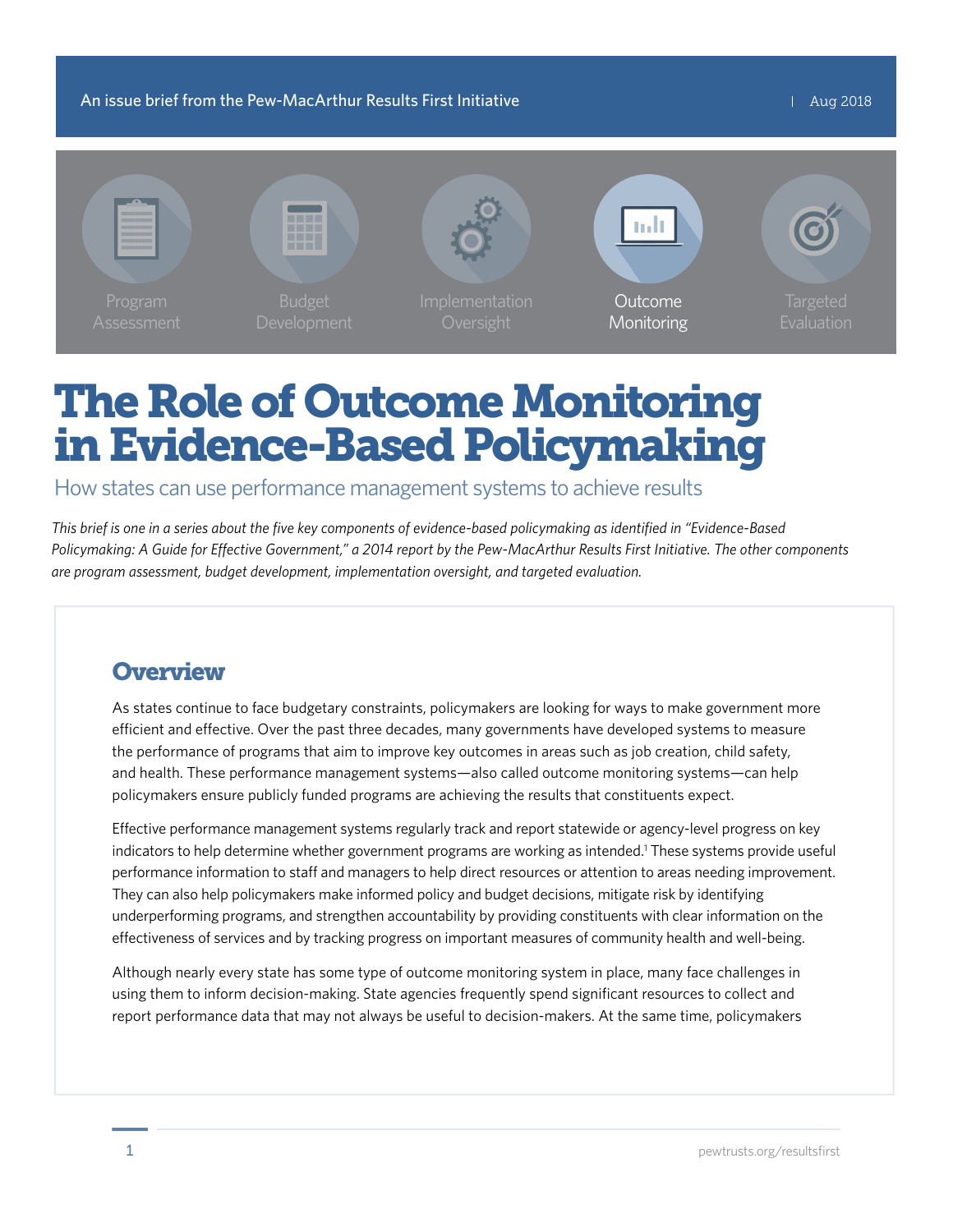may lack information they need to make important policy and funding decisions. States also face challenges in coordinating these systems with other performance-related capacities. For example, many states have staff dedicated to research and evaluation, policy analysis, and other initiatives aimed at streamlining government processes that could be used together to make better decisions but are often fragmented.

This brief highlights key ways states are using performance data to improve programs and services, inform budget and policy decisions, and ensure accountability. It then identifies four actions to address challenges and improve performance management systems:

- 1. Identify appropriate objectives, measures, and benchmarks.
- 2. Analyze and report targeted performance information.
- 3. Create opportunities to make better use of performance data.
- 4. Coordinate and combine outcome monitoring with other evidence-based policymaking efforts.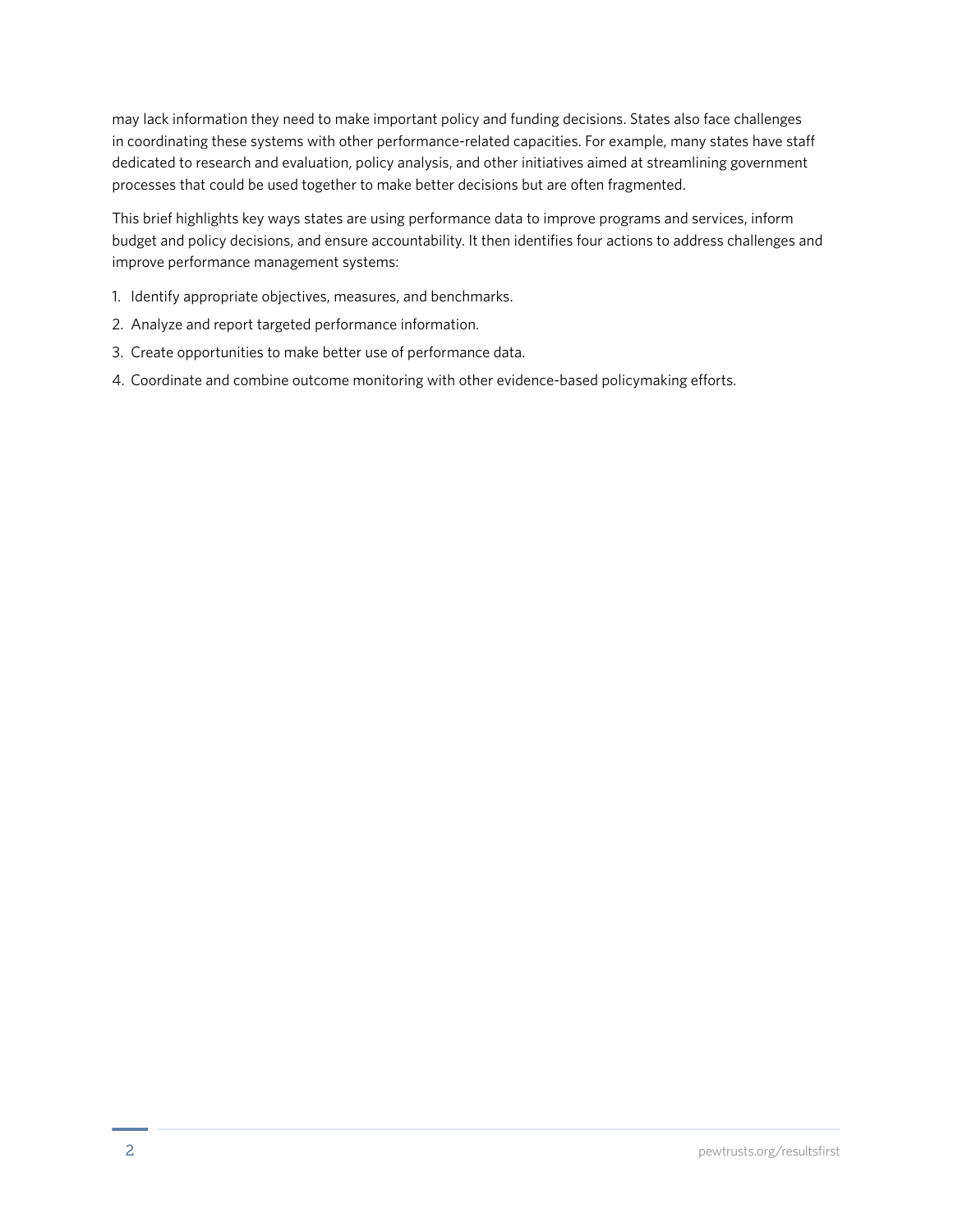#### Table 1

## States Vary on Performance Management Systems

Governments can use performance measurement systems to ensure accountability as well as to inform policy, programmatic, and funding decisions. These systems differ considerably based on the type of data reported, the intended audience, and how the data are used.

| Type                       | <b>Description</b>                                                                                             | <b>Attributes</b>                                                                                                                    | <b>Example</b>                                     |
|----------------------------|----------------------------------------------------------------------------------------------------------------|--------------------------------------------------------------------------------------------------------------------------------------|----------------------------------------------------|
| Performance<br>dashboard   | Public website that tracks and<br>reports performance on key<br>government priorities                          | • Detailed data reported<br>frequently in a simple and<br>compelling way<br>• Data updated regularly<br>• Public accountability      | Minnesota<br>Dashboard*                            |
| Performance<br>meetings    | Uses performance data to<br>identify problems and inform<br>solutions within agencies and<br>across government | • Regular reviews and meetings<br>to discuss performance and<br>improvement strategies<br>• Agency collaboration<br>and coordination | Results<br>Washington <sup>†</sup>                 |
| Report/<br>score cards     | Performance rating or score<br>on specific indicators within<br>an agency                                      | • Indicates whether performance<br>is positive or negative and/or<br>getting better or worse<br>• Agency accountability              | New Mexico's<br>Agency Report<br>$Cards^*$         |
| <b>Budget</b><br>reporting | Agency performance data is<br>reported alongside budget<br>information                                         | • Aligns performance and budget<br>information                                                                                       | Maryland's<br>Managing for<br>Results <sup>§</sup> |

\* Minnesota Management and Budget, "Minnesota Dashboard," https://mn.gov/mmb/mn-dashboard.

† Results Washington, https://www.results.wa.gov.

‡ New Mexico Legislative Finance Committee, "Agency Report Cards," https://www.nmlegis.gov/Entity/LFC/Agency\_ Report\_Cards?Date=6%2F17%2F2016+12%3A00%3A00+AM.

§ Maryland Department of Budget and Management, "Managing for Results: Performance-Informed Budgeting in Maryland," http://dbm.maryland.gov/Pages/ManagingResultsMaryland.aspx.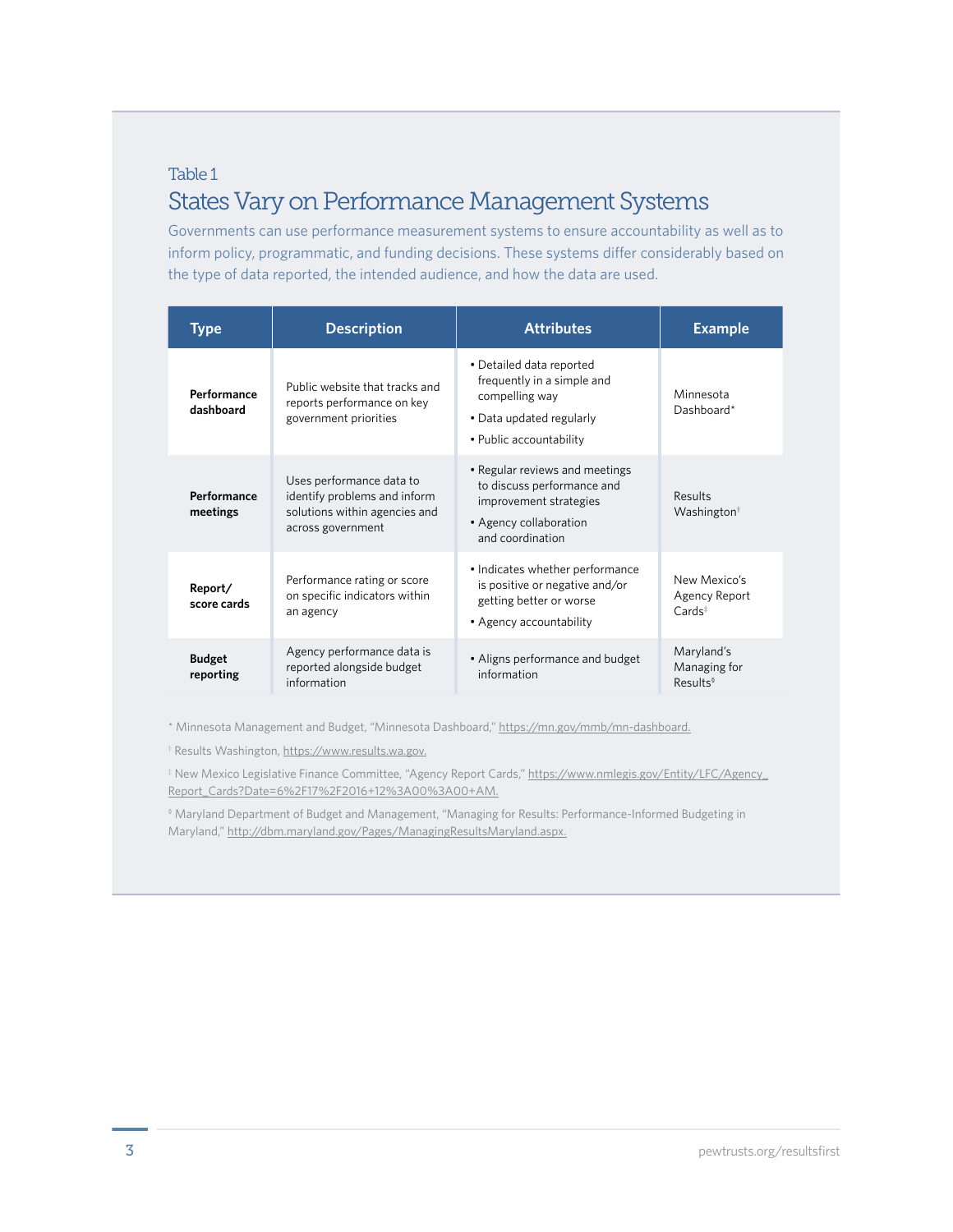# How states use performance data to inform decision-making

Systems dedicated to monitoring the performance of state-funded programs and resources are crucial to applying an evidence-based policymaking framework to government activities. Some states focus their outcome monitoring efforts on continually improving the delivery of programs and services, while others use the information to strategically allocate resources or to reinforce public accountability for spending taxpayer dollars. Each system has unique characteristics and is tailored to state goals and objectives. The examples below highlight some of the innovative practices the Pew-MacArthur Results First Initiative identified where states have been able to use performance data to make more informed decisions and improve services to residents. Note that in many cases the states use their performance management systems for multiple purposes and not solely the purpose highlighted below.

### Identify problems early

Outcome monitoring systems are commonly used to track the performance of key programs over time measuring short- or long-term outcomes—and can be particularly useful in detecting areas where performance is below acceptable standards, as well as whether things are improving or getting worse. To advance their systems, states can establish benchmarks and targets for expected performance, use actual and historical data to track progress, and include narrative information to understand the context for a program's results (for example, a major weather event or the implementation of a new initiative).

In New Mexico, agencies report on their performance to the Legislative Finance Committee (LFC) and the governor's budget office each quarter. LFC staff analyze that information and issue reports to the committee members and public on how state government is operating. Performance reports can highlight areas needing attention or areas doing well. Where data indicate programs that need attention, staff may conduct follow-up analyses to identify causal factors or workload challenges, or conduct a program evaluation to pinpoint what is wrong and how to improve it. The committee also has agencies' representatives testify in public hearings on their performance reports and action plans for improvement. "We use outcome monitoring as a surveillance tool," said Charles Sallee, deputy director for program evaluation at the LFC.<sup>2</sup> "The committee looks at performance data to highlight programs needing additional attention; we benchmark those programs and look at data over time. This tells us if performance isn't moving in the right direction, and then we have to figure out why and what to do about it with the agency."

### Inform strategies for improvement

Information about underperforming programs or negative trends can lead to deeper discussions about the programs and strategies currently deployed in a state and what could be improved. To help drive regular use of performance data, some states have forums in place to discuss this information with leadership and develop potential solutions.

In Colorado, the state Department of Human Services (CDHS) tracks more than 75 performance measures across the department's five divisions through a performance management system called C-Stat. Each month agency executives hold meetings with leaders from each programmatic office, using performance data from C-Stat to determine and discuss what is working and what needs improvement, and to develop appropriate strategies that lead to outcome improvement. "Once you collect data, everyone starts paying attention to it more," said Melissa Wavelet, who directs the Office of Performance Management and Strategic Outcomes, which oversees C-Stat.<sup>3</sup> Using information collected through C-Stat, CDHS has achieved many outcome and process improvements,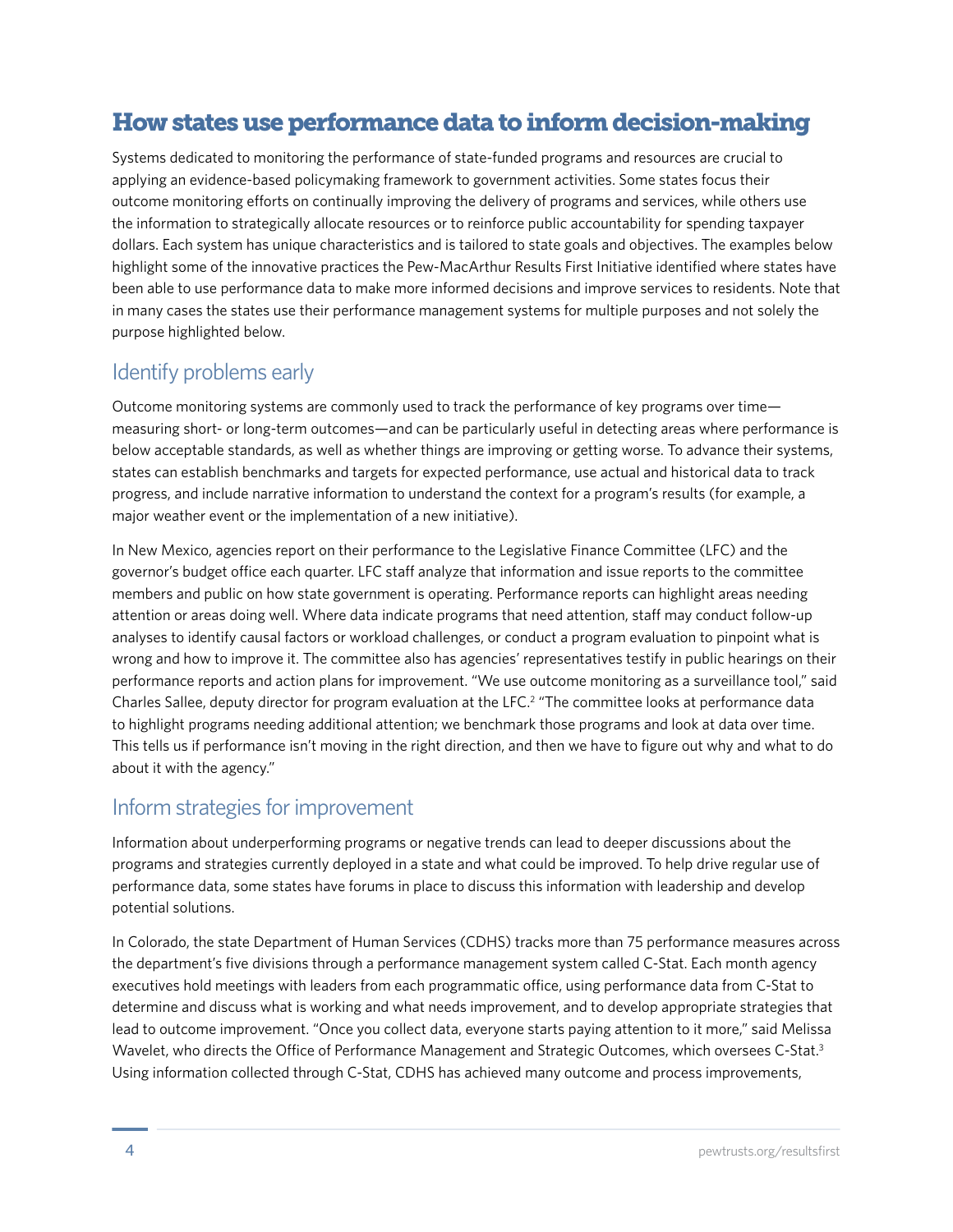including implementing strategies that reduced the use of isolation for chronically mentally ill patients in one of the state's psychiatric hospitals by 95 percent over a five-year period and anti-psychotic medications by individuals at a State Veterans Nursing Home from 14 percent of the residents to just 8 percent.

### Target resources to areas of greatest need

States can use performance data to inform funding and resource allocations. When broken down geographically, the data can help users identify counties, neighborhoods, or populations where additional resources or attention are needed to help improve outcomes or address disparities.

Get Healthy Idaho: Measuring and Improving Health is the state's combined state health assessment and improvement plan. The plan, developed by the Idaho Department of Health and Welfare, Division of Public Health, targets key program areas related to increasing access to care and decreasing rates of diabetes, tobacco usage, and obesity. The state contracts with local public health agencies and health care systems to provide services to residents and uses data collected through this work to inform future funding and activity decisions. The division's Population Health Workgroup uses population data on Idaho's Leading Health Indicators, as well as progress in each of the targeted program areas. "At the state level, when we get a grant from CDC or another federal agency, we then have to decide how to distribute across districts," said Elke Shaw-Tulloch, administrator of the Division of Public Health.4 "This performance data helps us to target those dollars more strategically."

# Track progress on strategic planning efforts

Many governments use strategic planning to identify priorities, establish common goals, and mobilize resources to help achieve those goals, but do not have a clear mechanism for tracking progress. As a result, it's difficult to ensure that key goals and objectives are achieved or key stakeholders are held accountable for the goals they set. Outcome monitoring systems are one option to regularly and transparently measure and track progress of statewide strategic plans.

In Connecticut, the Department of Public Health created its Healthy Connecticut 2020 performance system to track progress in implementing key goals outlined in its state health improvement plan (SHIP). Developed in concert with more than 100 coalition partners, the SHIP identifies focus areas to improve health promotion and disease prevention. Action teams meet every other month and use data from the dashboard to measure the state's performance against the goals. Performance data also help action teams identify areas for improvement and discuss new strategies. "When action teams create their agendas, they review the objectives in the SHIP and continually check in to see where we are as a state and to make sure we are headed in the right direction," said Sandra Gill, a project consultant for Healthy Connecticut 2020.<sup>5</sup>

# Actions states can take to improve their performance management systems

While use of performance management in state government has advanced considerably over the past two decades, many states still struggle to implement systems that collect and report accurate data, measure meaningful results, and analyze and present information in ways that make it actionable. States vary widely in the type of data they collect and report. While some states have made significant strides in measuring the impact of their work, others continue to report only on outputs. For example, a scan of Vermont's performance reporting system found that strategic outcomes and performance measures were available for approximately 10.5 percent of all programs.<sup>6</sup> Similarly, some states have made performance management a top priority and regularly use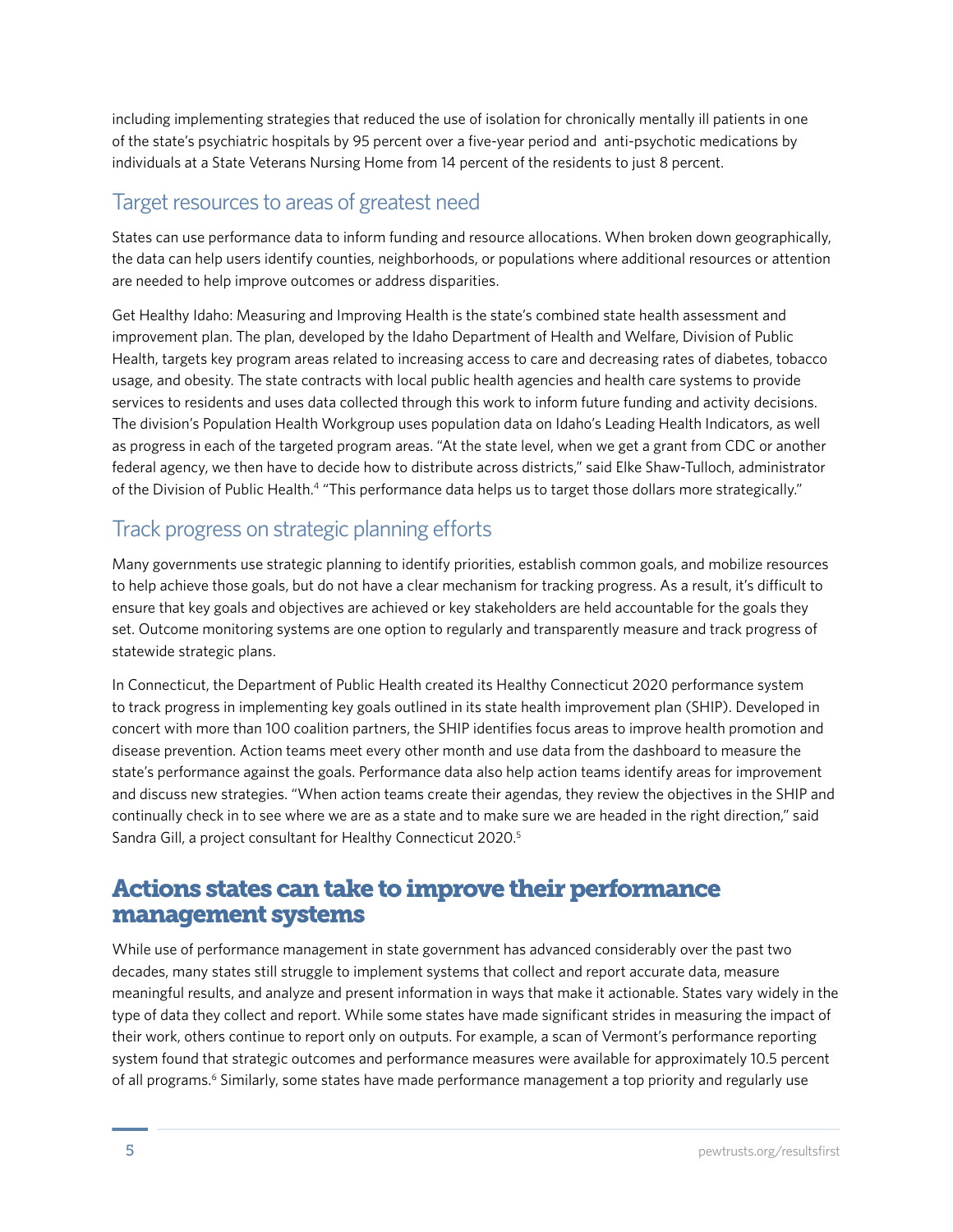outcome data to gauge progress of government programs, while in other states reporting performance data can be a compliance exercise and data are rarely used to make decisions.

The following section highlights actions that states can take to maximize the effectiveness of their outcome monitoring systems. States can often build on the systems and processes already in place for measuring performance. An assessment of the existing system—including a review of promising practices and aspects needing attention—is a good place to start and, over time, states can address areas for improvement.7 While these efforts often require additional investment of staff time and in some cases additional resources, states can reap significant benefits through more efficient and effective services, and enhanced public accountability.

### Action 1: Identify appropriate objectives, measures, and benchmarks

Developing meaningful and accurate outcome measures is crucial to creating an effective performance management system. In some cases, metrics may have been developed years earlier and may no longer reflect the current state of the field. In other cases, states may have initially developed process measures because they lacked the data necessary to track the results those programs aimed to achieve. For example, only 24 states have policies in place to regularly review or audit performance indicators.<sup>8</sup> Over the last two decades, research has been conducted on what outcomes are important to track and how programs or policies can be expected to affect those outcomes. States can draw on this research to inform their own systems.<sup>9</sup>

#### Use research to identify appropriate long-term outcomes

An effective outcome monitoring system also measures long-term outcomes relevant to a state's objectives, such as growing the economy, developing a well-educated public, having healthier residents, and creating safer communities. States can use existing research as a starting point to develop these metrics, and then tailor them to their specific key priorities (see Appendix A for guidance on developing and measuring outcomes).

Healthy People 2020, a federal initiative coordinated by agencies within the U.S. Department of Health and Human Services, provides a comprehensive set of science-based, 10-year national goals and objectives for improving the health of all Americans. Thirty-eight states and the District of Columbia have adopted these goals based on their local needs and developed advanced systems to track those key indicators over time.<sup>10</sup> One of those states, Connecticut, used this framework to develop long-term outcomes for its health improvement plan such as reducing the rate of unplanned pregnancies as well as the rate of adults with high blood pressure—to track how residents are faring across their lives in areas such as heart disease, obesity, obtaining vaccinations, and exposure to environmental risks. These outcomes were integrated into the state health improvement plan process and tracked through a performance dashboard for transparency and accountability with partners and the public over progress in meeting health improvement targets.

#### Identify short- and intermediate-term measures that are predictive of long-term success

For some outcome measures, success can only be determined after an extended period of time, making it difficult to know whether a program is working as intended. To ensure that programs are on track, agencies should also identify short- and intermediate-term indicators, which could include a mix of process and outcome measures that are determined, appraised, and reported more frequently. For evidence-based programs, agencies can track key measures to ensure the programs are effectively delivered according to their design.

In Colorado, the Department of Human Services recently started discussing the state's family support and coaching programs, also known as home visiting programs, through their performance management system (C-Stat), but found that program outcomes were challenging to measure because they were far into the future.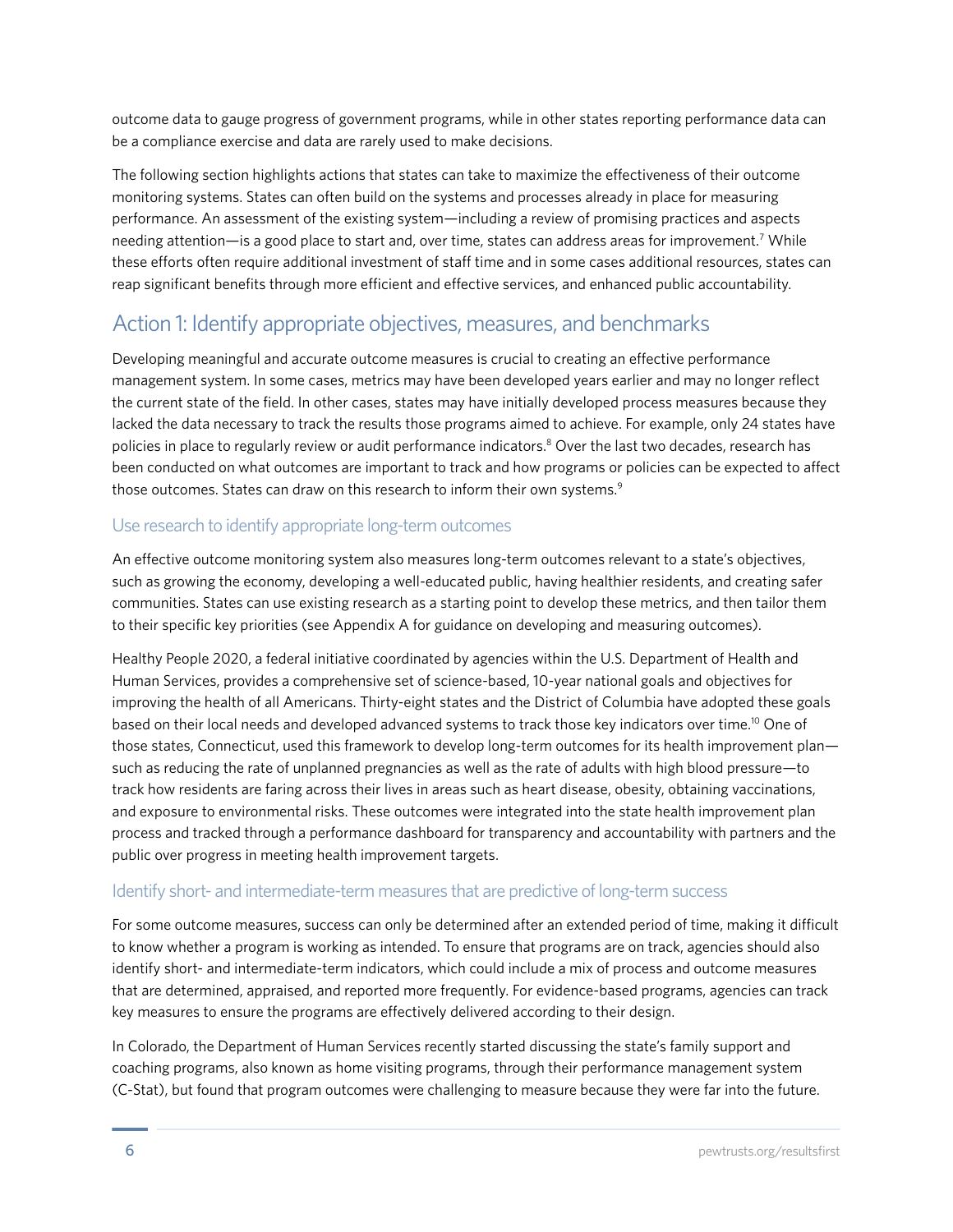Thus, the department identified and began tracking several process measures related to program implementation that research shows are critical precursors to achieving program goals, such as timeliness of services and compliance with statutory requirements. "We wanted to see if individual providers were conducting monthly visits as prescribed, and we found out that no, even this evidence-based program wasn't operating uniformly," said Wavelet, whose office oversees C-Stat.<sup>11</sup> Program staff and leadership worked closely with the intermediary responsible for directly managing the providers and contracts, connecting them to national technical assistance opportunities. The state is now interested in potentially tracking implementation of evidence-based models such as juvenile justice to provide better assurance that programs are on track to achieve positive outcomes. "We've just begun scratching the surface of what's evidence-based and what's not," said Wavelet.

#### Assess whether existing programs and strategies align with long-term outcomes

Once high-level goals and metrics have been established, states can examine the extent to which the programs and services they operate are achieving those goals. For evidence-based programs, states can use existing research to identify which measures to track. For programs that have not yet been rigorously evaluated, governments can use logic models, $12$  tools that can be used to establish links between programs and the outcomes they aim to achieve. Through this review, agencies may discover that some of the programs they operate are not designed to achieve critical outcomes and can begin to make improvements.

Illinois developed a comprehensive outcome monitoring methodology, called Budgeting for Results (BFR), to evaluate roughly 400 state programs based on their alignment with expected outcomes, return on investment, and predicted effectiveness, according to research and performance data. In July 2017, the Governor's Office of Management and Budget piloted this new approach in adult criminal justice. BFR began by comparing three current programs intended to reduce recidivism by individuals leaving state prison to a national research database to determine which programs were evidence-based and had been shown effective in addressing this key outcome. The analysis revealed that the three programs—correctional post-secondary education, correctional basic skills education, and vocational education in prison—were effective at reducing recidivism. Based on these findings, BFR offered recommendations to further improve the programs by setting long-term goals, including targets and timelines, and expanding the use of these tools to other policy domains identified as state priorities by the governor, such as health and education.<sup>13</sup>

#### Benchmark performance to help drive improvement

Measuring results against benchmarks—a standard or reference point for comparing performance—and using historical data to show long-term trends can provide important context for policymakers to understand performance and whether it is improving, getting worse, or staying the same. Benchmarks may include industry standards or best practices (often set by the federal government or research-based advocacy organizations), or program performance in similar states. In addition, states may choose to set their own targets, which can motivate program staff and managers to improve performance by establishing clear expectations and goals. Targets must be appropriately contextualized to ensure comparisons are meaningful, given that numerous factors could be influencing results. For example, a job placement program with a significant portion of formerly incarcerated clients should not be directly compared to a program that serves a different population without accounting for this factor, potentially skewing the results.

In Florida, the Department of Children and Families (DCF) publishes an annual review of the state's efforts to prevent child abuse, neglect, and abandonment by reporting on key performance indicators.14 The report compares Florida's performance across 18 measures to all 50 states, using high-quality, verified data made available through organizations such as the Annie E. Casey Foundation's KIDS COUNT network and the federal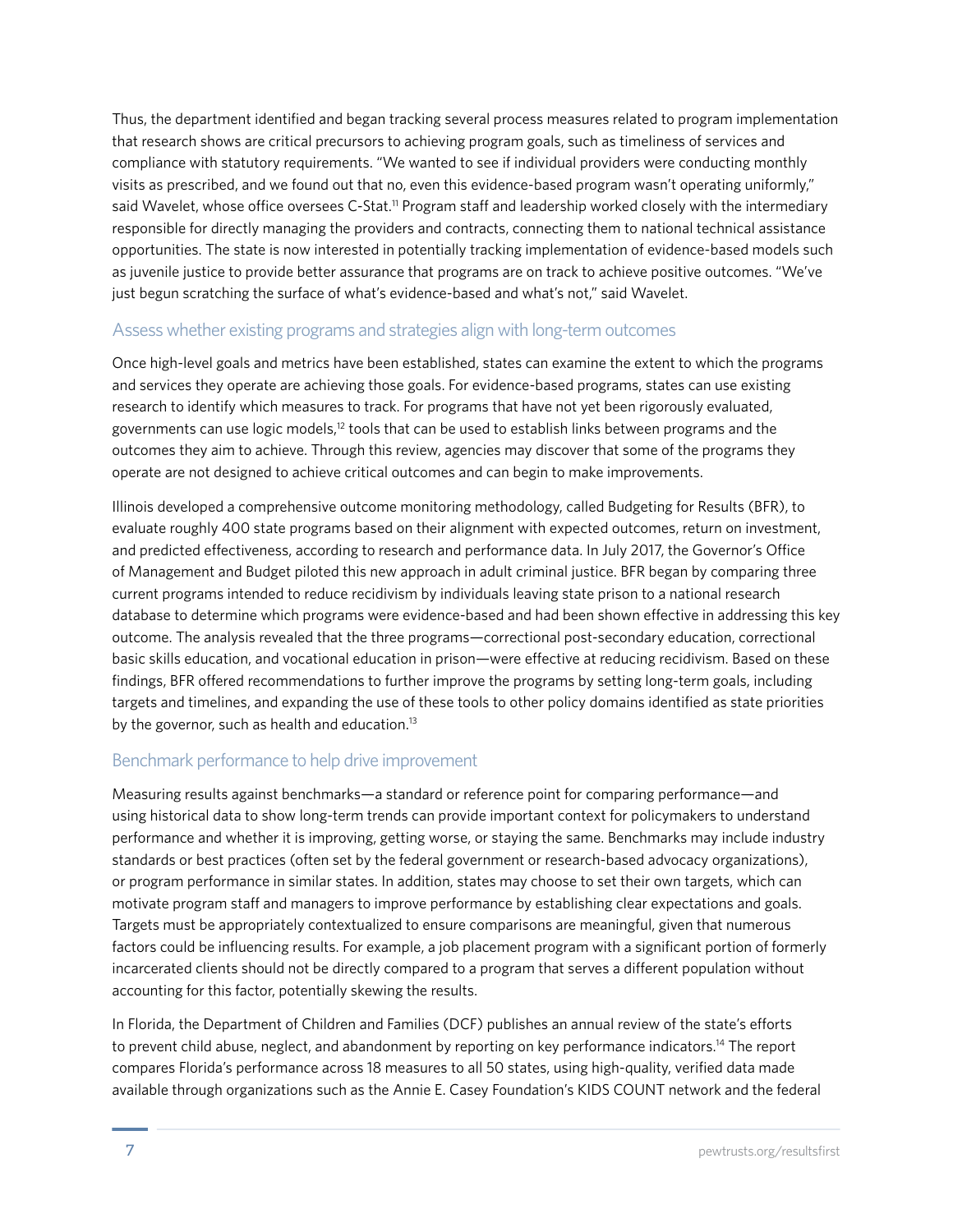Administration for Children and Families, as well as the agency's own data. The data provide the state with a better understanding of how Florida compares to its peers, as well as the national average, to guide strategies for performance improvement toward identified outcomes.

### Action 2: Analyze and report targeted performance information

When feasible, states should disaggregate performance data—including by geographic region, provider, or population characteristics—to enable them to more quickly identify problems and develop targeted strategies to address them. Statewide performance data of any program can mask significant differences across populations and geographic areas. Understanding these differences is critical to determining whether the program is working for certain demographic or geographic populations but not others, and for targeting funding to support the program where it is most needed. For instance, the statewide rate of youth engaged in underage drinking, a common performance metric for state health departments, may lead policymakers to conclude that existing programs to address this issue are working well across the entire state, when in fact the problem may be more widespread in certain communities or schools than others.

States can disaggregate data to:

**• Compare performance across jurisdictions:** While statewide outcome metrics are important to comparing performance across agencies and programs, county-, regional-, or city-level data can inform policies to improve practices and ensure all areas in the state receive high-quality, effective services.

In New York state, health department staff members regularly share jurisdiction-level data from their Prevention Agenda, the state's health improvement plan, with local health departments, regional planning committees, and local hospitals to help inform program improvements. "The [Prevention Agenda] dashboard provides county and sub-county level data so they can focus on specific areas to provide more aggressive interventions. At the local level, for those that don't have the capacity to run the data or assess their needs, this dashboard provides them very valuable information," said Trang Nguyen, deputy director of the Office of Public Health Practice, which oversees the Prevention Agenda work.<sup>15</sup>

**• Compare performance across providers:** When states contract with community-based nonprofit or private organizations to deliver services, having data that allow for comparison of their performance can be an important tool for driving program improvement.

The Florida Department of Children and Families (DCF) publishes a monthly<sup>16</sup> review of the state's efforts to prevent child abuse, neglect, and abandonment by reporting on key performance indicators. The monthly report provides disaggregated data for 27 performance indicators by child welfare community-based care (CBC) agencies across the state. Leadership relies on this report when identifying priority of effort initiatives. It also guides strategic conversations and planning for meaningful and sustainable performance improvement toward identified outcomes. In addition, DCF maintains a CBC Scorecard<sup>17</sup> that tracks the performance of the 18 CBC agencies contracted to provide all prevention, foster care, adoption, and independent living services to children and families in the child welfare system across the state. The measures the state tracks are based on indicators developed by the Children's Bureau in the U.S. Administration for Children and Families, centered around three goals: safety, permanency, and well-being. Those measures, along with key child welfare trends, are tracked in their Child Welfare Dashboard<sup>18</sup> and can be filtered by region, circuit, county, or CBC lead agency.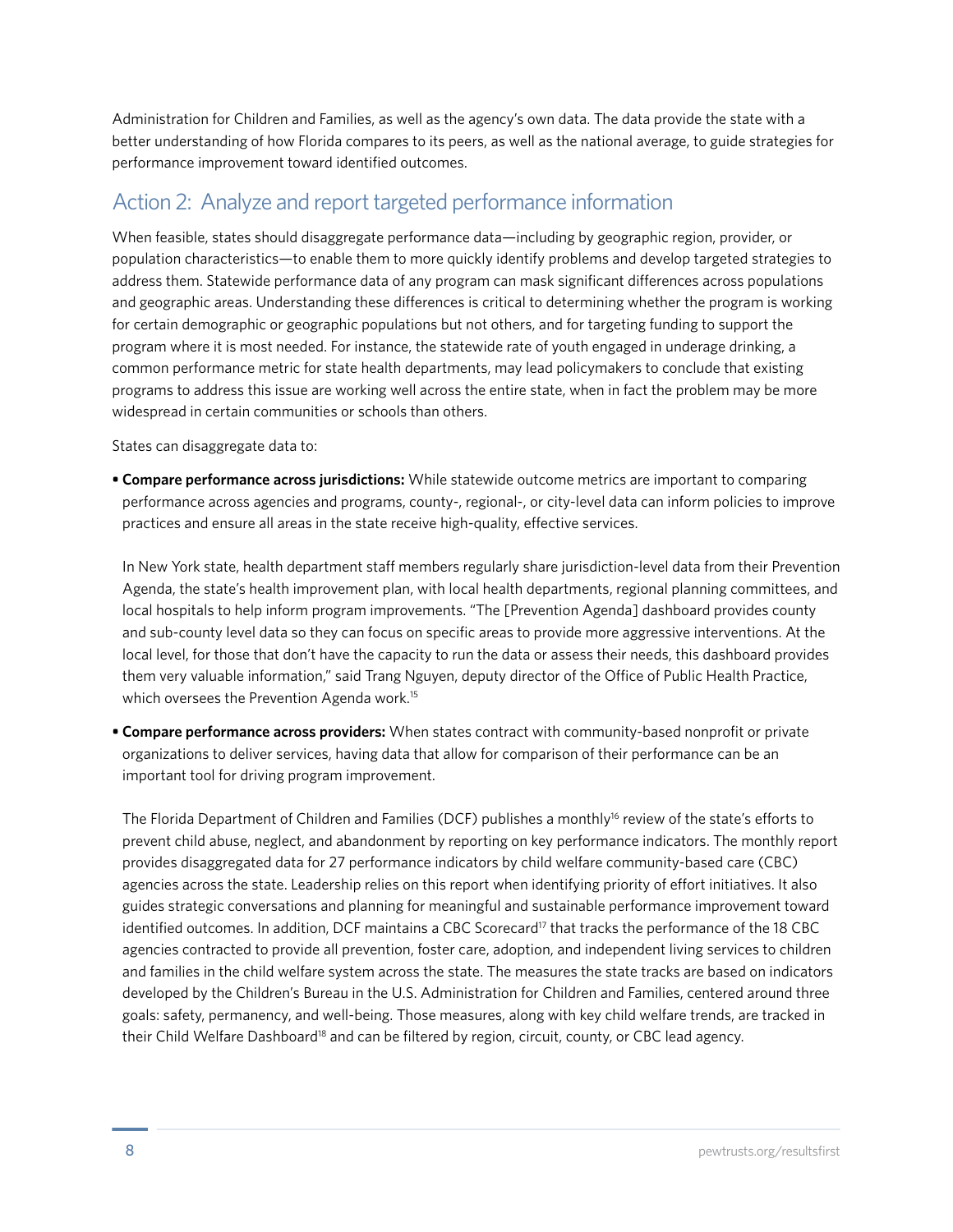**• Compare performance across population groups:** Population-level data broken out by demographic characteristics such as gender, race/ethnicity, and socioeconomic status can provide decision-makers with important information when determining how to allocate resources across the state.

Minnesota's statewide dashboard tracks 40 key indicators across eight priority areas ranging from strong and stable families and communities to efficient and accountable government services. Within each indicator, the Minnesota Management and Budget (MMB) office reports the data as a statewide aggregate, as well as disaggregated by groups, such as race/ethnicity, gender, income, geographic location, and disability status. Myron Frans, commissioner of MMB, explained, "It's an expectation [among policymakers] that we disaggregate our data, especially with regards to racial, socioeconomic, and geographic factors. Things can look great in the aggregate, but not so great when you drill down. We break out the data so that we can improve the services we provide."<sup>19</sup> The state also provides guidance on incorporating this performance management framework into budget documents to increase the accessibility and utility of the information to policymakers.20

## Action 3: Create opportunities to make better use of performance data

While collecting and reporting performance data are important, getting policymakers to use the information is not a foregone conclusion; it requires careful planning and consideration. To make the most of these data, policymakers and key stakeholders must have regular opportunities to meet and discuss what the data are showing, including what strategies are being employed and ideas for improvements. Relatively few states have forums in place to regularly discuss performance data throughout the year—for example, 29 states continue to report outcomes as part of their budget process, either annually or semiannually, which can limit the ability of agencies to use the information to improve the services and programs they provide. $21$ 

Regularly scheduled, ongoing meetings between leadership and agencies focused on using performance data to drive discussions on how to continually improve outcomes can be useful. Participants discuss progress made on key goals, including areas where performance is lagging, and strategies to address them. Several states use processes to engage entities across government on performance improvement, such as PerformanceStat,<sup>22</sup> to reinforce accountability and to solve problems collaboratively.

In Washington, the team in charge of the state's performance management system, Results Washington, coordinates monthly meetings to bring together agency directors and representatives from the governor's office to discuss progress in meeting statewide objectives, as well as strategies to address areas needing improvement. "I can't think of a major problem that can be addressed by a single agency or that doesn't include another partner outside of state government. Our plan is to bring those people into these problem-solving conversations. ... Performance data can help to frame those discussions," said Inger Brinck, director of Results Washington.<sup>23</sup> Until recently, meetings have focused on one of five goal areas and utilized data from performance dashboards that track the progress of 14 strategic priorities. Washington is now broadening these meetings to focus on how multiple agencies and partners outside of government can come together to address a particular problem, such as homelessness.

While ongoing meetings provide one avenue for using performance data to problem solve and develop strategies for improvement, states can also hold regular convenings—annually, semiannually, or quarterly—to review historical and current performance and plan for the future. This option may be more feasible in states that either don't have the capacity to coordinate weekly or biweekly meetings—which often require significant preparation and data analysis—or in cases where the outcome measures being tracked change relatively slowly.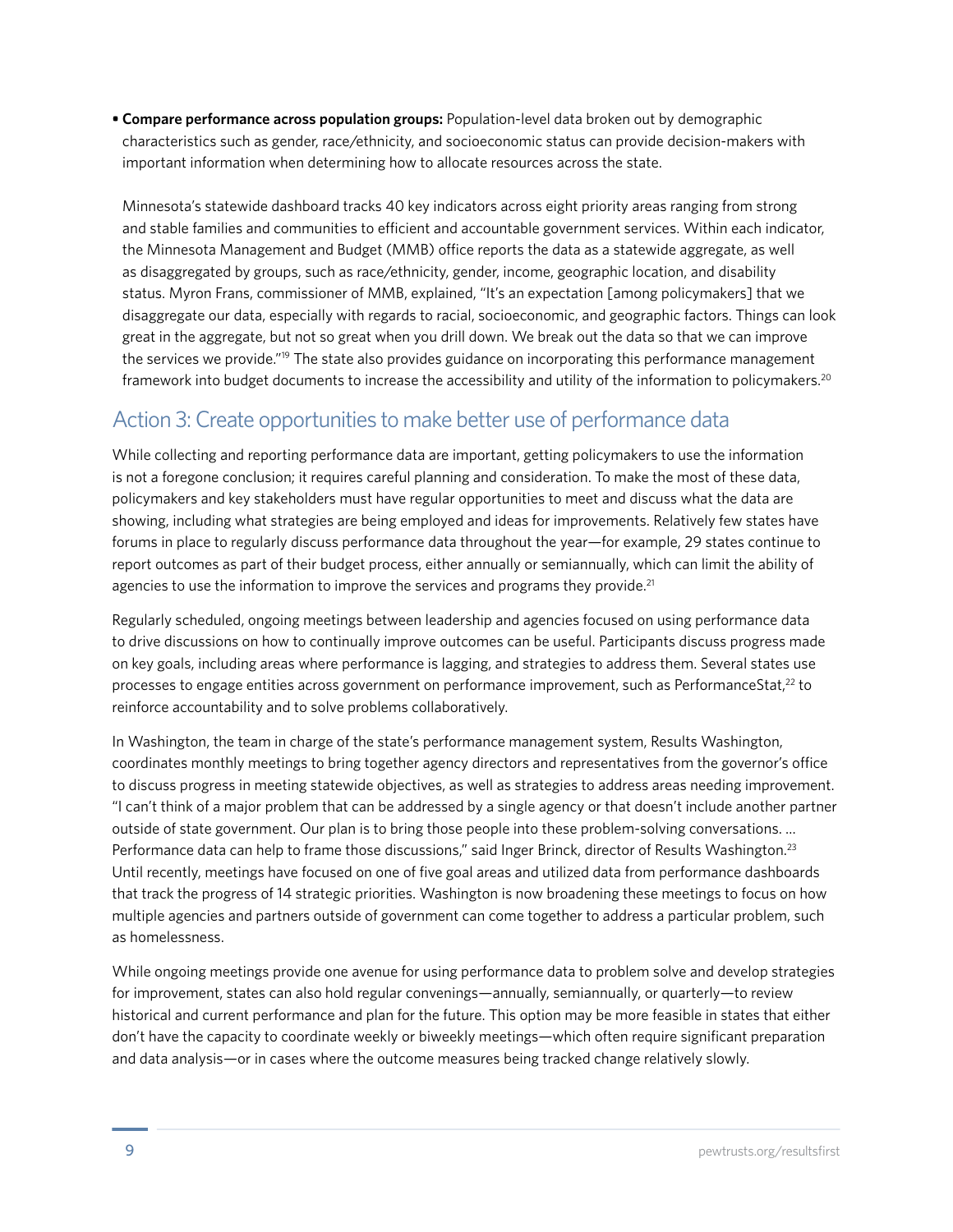In Wisconsin, all cabinet agencies report quarterly performance data to the governor's office, and then leaders from agencies, the governor's office, and the Department of Administration hold semiannual meetings to discuss each agency's progress on goals and performance measures. In preparation for the meetings, department staff help prepare questions for agencies based on anomalies in the performance data to identify problems and use that information to improve services.<sup>24</sup>

### Action 4: Coordinate and combine outcome monitoring with other evidence-based policymaking efforts

Measuring program performance through outcome monitoring is an important component for any state implementing an evidence-based policymaking approach. However, states should be careful not to rely solely on performance data to make critical programmatic, policy, or funding decisions. "Performance information will not replace all the decision-making that goes into the budget process, nor should stakeholders expect it to," said Charles Sallee, deputy director for program evaluation at New Mexico's Legislative Finance Committee (LFC). "For example, if you need to cut budgets and your child protective services program shows struggling performance, you might not want to cut it. Programs that always meet the mark might not need more money, especially if they have less challenging performance targets. So, nothing is automatic."

While still in the early stages, some states are beginning to see the benefits of aligning various efforts aimed at improving government performance to give leaders a more complete picture of how government programs are performing, where programs are effective and where they are not, and where resources are most needed. These efforts include information from performance reporting systems, research clearinghouses that systematically assess the evidence of programs, implementation and contract oversight offices, process improvement initiatives, and legislative research offices that frequently conduct outcome evaluations of state programs.

In New Mexico, the LFC encourages its staff to leverage multiple sources of evidence—including performance data, local program evaluations, and national research clearinghouses, along with cost-benefit analyses—when making budget recommendations. In the early 2000s, the LFC created a Legislating for Results framework, which outlines a systematic approach to using research and performance data to inform the budget process.<sup>25</sup> Key steps include:

- **Use performance data to identify underperforming programs.** Throughout the year, analysts use statewide performance indicators to identify policy areas and outcomes that are underperforming and require additional review. These surveillance efforts, which are detailed in quarterly report cards issued to each major agency, help the LFC select priority areas for subsequent analysis and evaluation.
- **Review program effectiveness information.** After selecting priority areas, LFC analysts then review existing research on the effectiveness of the programs currently operated in that policy area. To do this, analysts use research clearinghouses, which review and aggregate impact studies to rate programs by their level of evidence of effectiveness. These in-depth analyses help the LFC determine the strengths and weaknesses of current resource allocations and form the basis for subsequent budget recommendations.
- **Develop budget recommendations.** Per annual budget guidelines,<sup>26</sup> analysts use performance data, program evaluation results, and cost-benefit analysis to identify which programs are most likely to yield both desired outcomes and a return on taxpayer investment. The analysts then use this information to help craft budget recommendations. Programs identified as cost-effective have seen their funding maintained or increased, while funds are shifted away from programs shown not to work or not to generate returns on taxpayer dollars.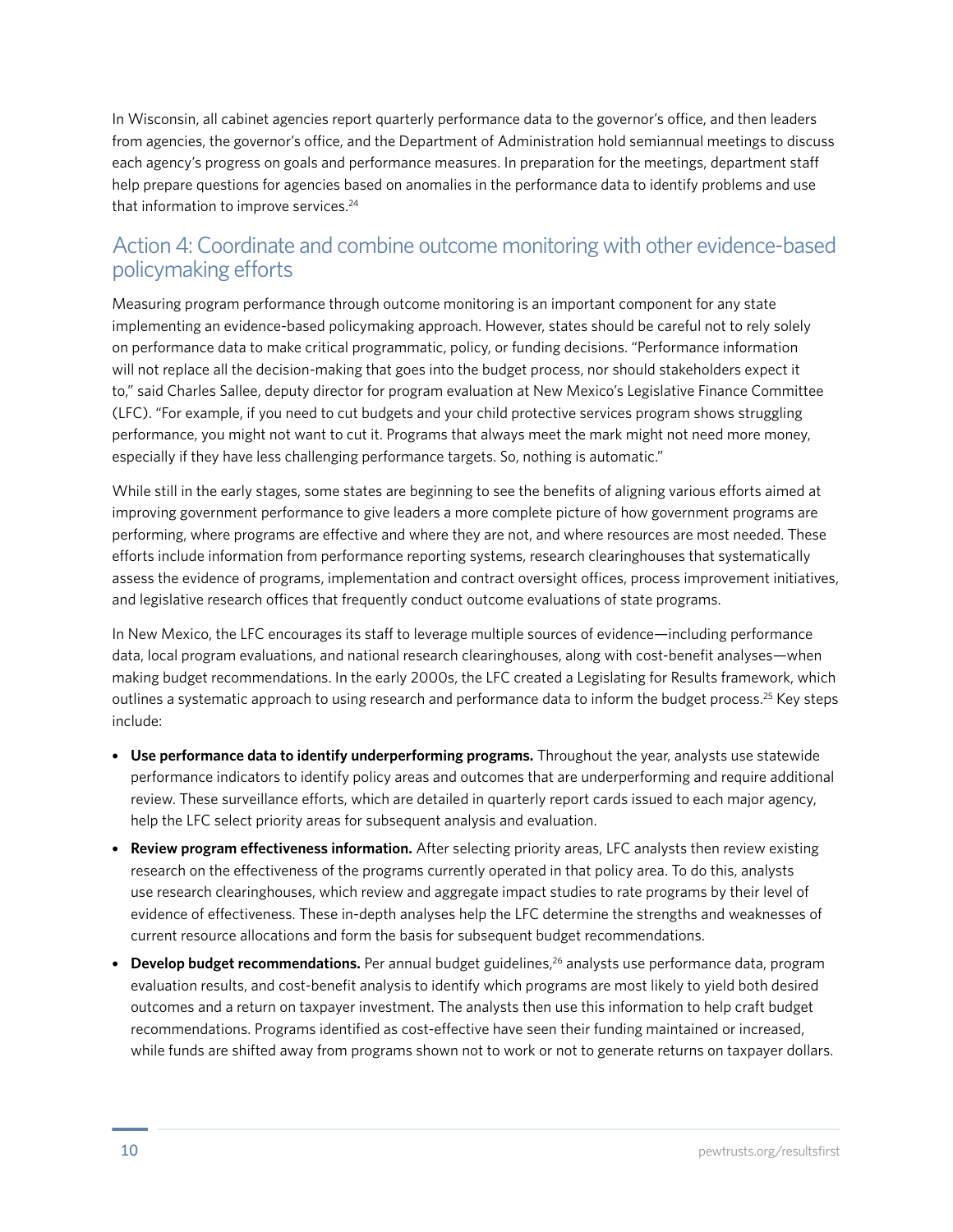- **Monitor program implementation.** Analysts use performance reports and other tools to track the core components of each program and ensure implementation is consistent with the program's original design.
- **Evaluate outcomes.** Analysts compare program outcomes against set targets—benchmarked against achievements by other states, industry standards, national data, and findings from existing program evaluations—to determine whether programs are achieving desired results.

Through this process, the state has been able to systematically analyze and fund innovations within a number of high-priority policy areas. For example, after observing consistently low literacy rates among New Mexico's children, identified through the state's performance monitoring, LFC analysts reviewed data to determine the potential causes and propose programmatic solutions supported by strong research. The state identified prekindergarten as an effective investment and conducted a program evaluation that demonstrated positive, substantial long-term results. The LFC then recommended an additional \$28 million for early childhood programs, including \$6.5 million for pre-K $^{27}$  and found that the percentage of program participants reading at grade level in kindergarten and third grade had improved.<sup>28</sup>

In Vermont, the governor recently empowered the chief performance officer to coordinate several of the state's disparate government improvement efforts, including the development of a performance dashboard to measure progress on statewide priorities and the use of Lean, a process framework to improve government services, and Results-Based Accountability (RBA), an approach to identify and track outcomes of government programs based on their impact on individuals and to communities. As part of Executive Order 04-17, this position directs all state agencies to adopt continuous improvement strategies, develop a "living" strategic plan, regularly monitor outcomes identified in the plan, and provide opportunities to build this capacity throughout government.

A key part of the new system, called Program to Improve Vermont Outcomes Together (PIVOT), involves training state agency staff on various aspects of continuous quality improvement, including RBA and Lean. "We might use performance data in a discussion about why we are getting particular results, which could lead to a discussion about which processes need to be streamlined, where we can use Lean," said Susan Zeller, the chief performance officer for the state.<sup>29</sup> "You will not always Lean your way to better results. But you also won't always RBA yourself to more efficient processes. So, we put them together."

In Minnesota, MMB used performance data, along with evidence and research, to guide the development of its 2018 biennial budget. Staff from MMB convened regular interagency conversations to examine how their budget proposals aligned with priority outcomes identified by the governor, using national research clearinghouses and other sources of high-quality research, as well as performance data from the Minnesota Dashboard, which tracks 40 key indicators to measure the state's well-being. The governor's fiscal year 2018 budget included several new initiatives supported by strong evidence, including an initiative to address homelessness among students called Homework Starts with Home. "We have an obligation to make sure that taxpayer resources are being used in the most effective way possible. We use research on the evidence of program effectiveness to help us achieve that goal," said Frans, commissioner of MMB.30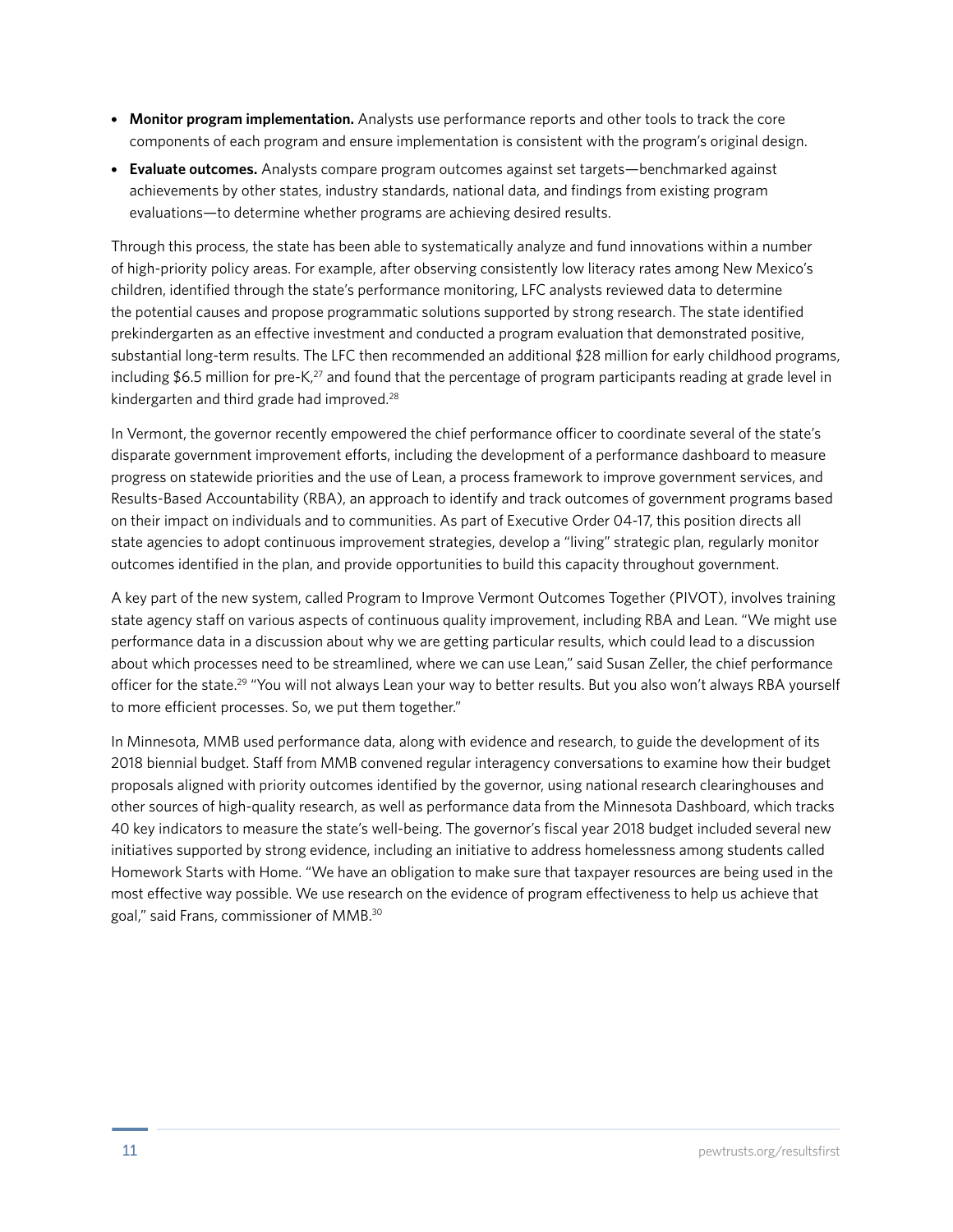# Creating and sustaining a data-driven culture

As highlighted throughout this brief, a systematic approach to performance management is crucial to the success of statewide goals, priorities, and programs over time. Since leadership change is inevitable in state government, performance management systems must also be amenable to changing missions and strategic priorities.<sup>31</sup> There are some key ways to maintain and strengthen outcome monitoring systems amid change:

- **Engage leadership and maintain support.** In addition to requiring regular reporting and analysis of performance information through law, leaders need to be engaged with the work to promote change. Support from both executive and legislative leaders, through either an executive order or a law, can help validate these efforts across the state. Many states, such as Illinois, Wisconsin, New Mexico, and Vermont, have implemented executive orders or laws requiring performance reporting, and have found such actions beneficial to support improvement with a "top-down vision, bottom-up ideas," as characterized by Susan Zeller, the chief performance officer of Vermont.32
- **Train staff to use performance data.** States can train agency staff to use performance data in their day-today operations to further cement a culture of continuous improvement. Some states host training academies, such as Colorado's six-day Performance Management Academy.<sup>33</sup> In other states, the executive office makes training a priority by committing to train a certain number of staff each year, such as the Vermont Agency of Administration's commitment to developing a training plan for all new employees (within six months of hire), while continuing to train up to 50 percent of all staff by 2023 across state agencies, with champions from each agency comprising a performance steering committee.
- **Support agency collaboration in achieving shared goals.** Several states identify a set of key priorities or goals for a policy area, many of which involve the contributions of multiple agencies. Holding agencies accountable to achieve these collective goals through ongoing performance reporting can spur greater collaboration and promote coordination of services and funding to help solve complex challenges.
- **Combine performance management with other government improvement efforts.** Many governments are thinking about how traditional performance data can be combined with evaluation findings, cost-benefit analyses, the Lean process improvement framework, and other similar efforts, to get a more complete picture of performance within the state. Kelli Kaalele, the director of the Office of Policy within the Wisconsin Department of Administration, underscored the importance of driving holistic action: "The governor introduced a lot of executive orders that tie into transparency, lean government, and this dashboard. Those have really helped move the state forward into getting into evidence-based policymaking; it has started to change the culture of our state government in a positive way."34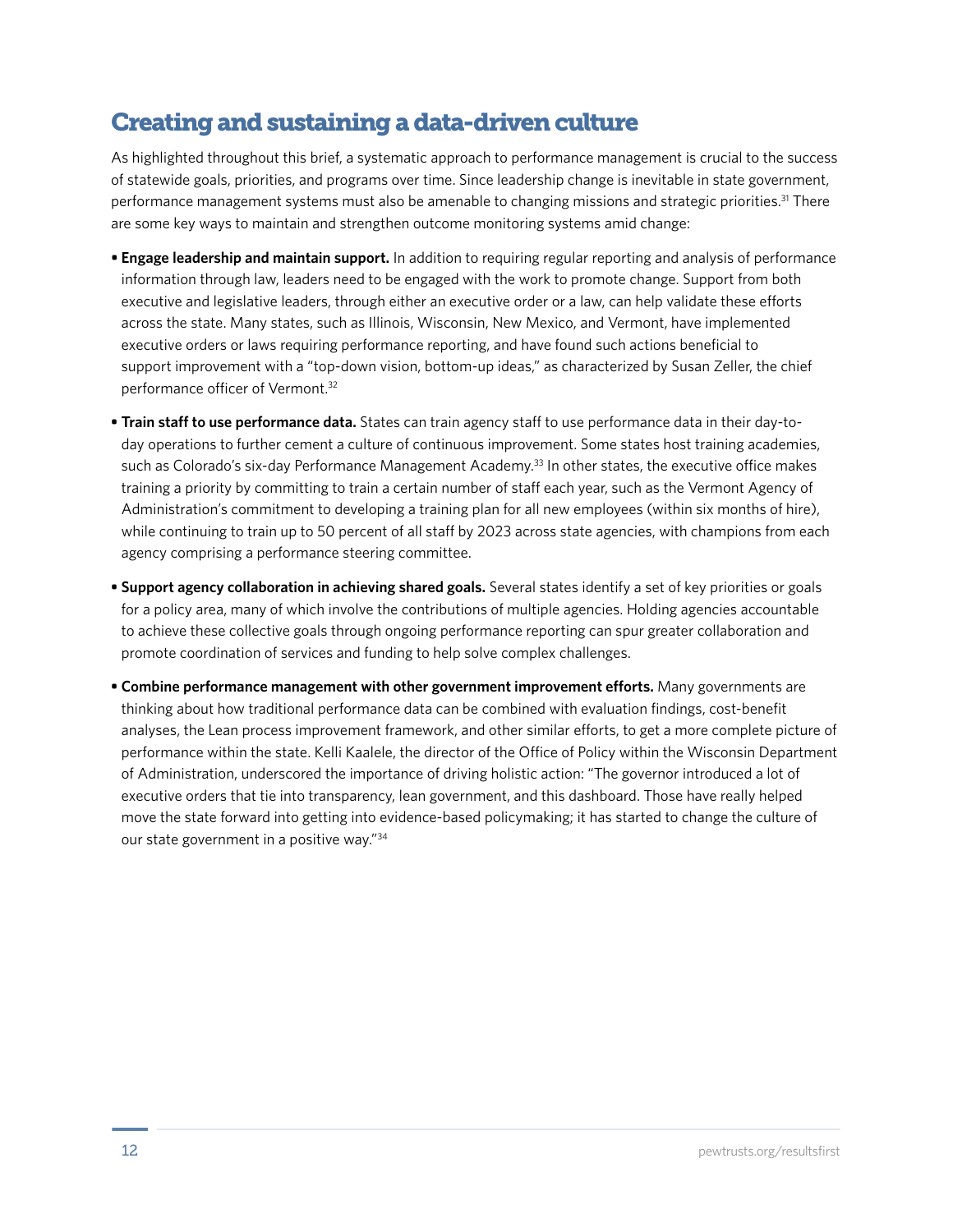# **Conclusion**

As jurisdictions strive to increase efficiency, transparency, and accountability within government operations, performance management systems provide an accessible platform to monitor outcomes and inform policymaking statewide. Comprehensive performance management systems track useful metrics and objectives against benchmarks, analyze and report information for key stakeholders, and establish routine ways to use data in decision-making.

While capacity constraints, both human and financial, can make it difficult for some jurisdictions to implement a more robust outcome monitoring framework, governments can focus on more strategically utilizing the information and resources they have to better engage in evidence-based policymaking.

# Acknowledgments

We would like to thank Peter Bernardy of Minnesota Management and Budget, Charles Sallee of the New Mexico Legislative Finance Committee, and Kathryn Vesey White of the National Association of State Budget Officers for reviewing and providing insightful feedback on the final report. We'd also like to thank Katherine Barrett and Rich Greene of Barrett and Greene Inc. for their thoughtful review.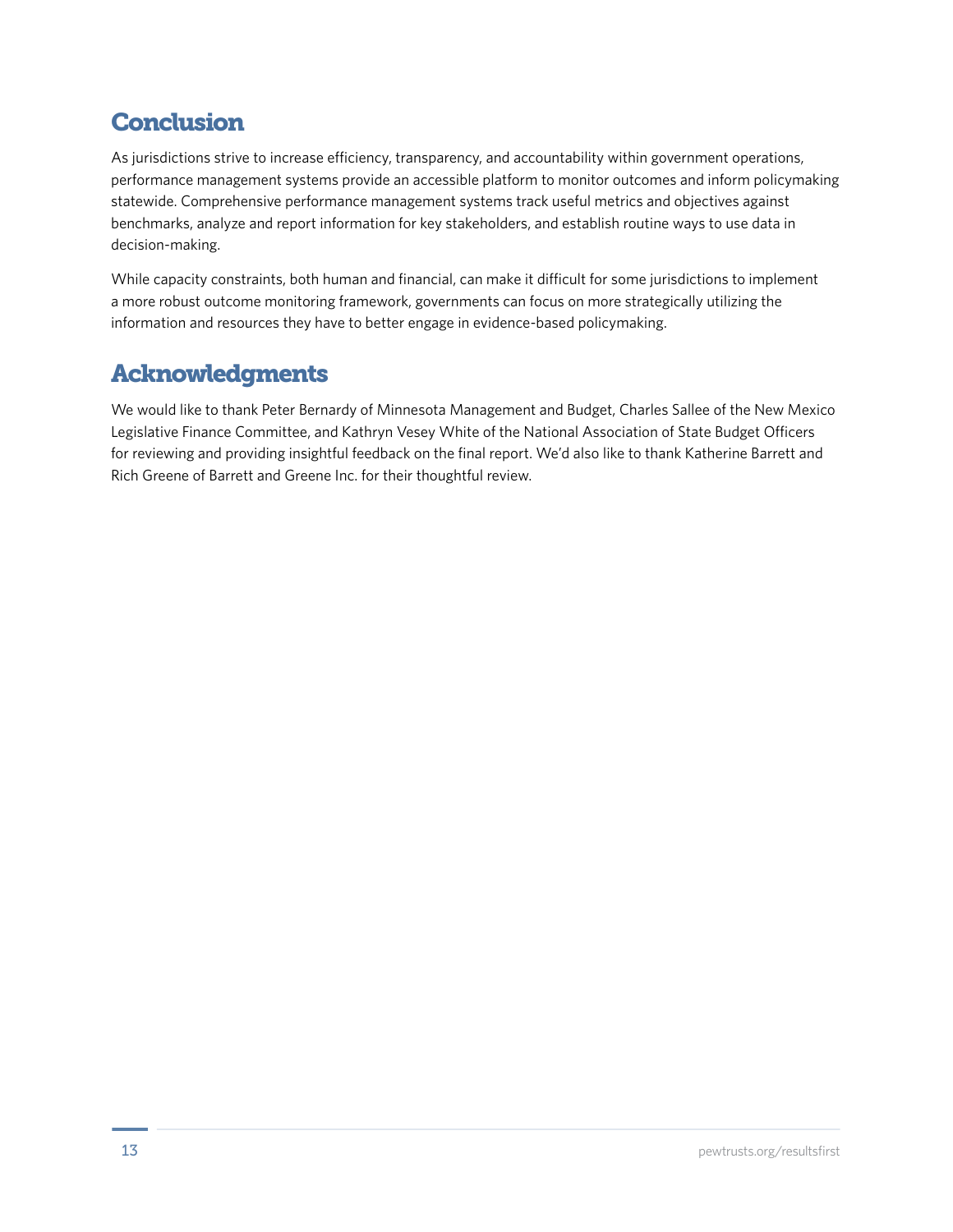# Appendix A: Helpful links

### Resources for developing and measuring outcomes

#### **U.S. Department of Health and Human Services:**

- HRSA Maternal and Child Health, "National Outcome Measures," https://mchb.tvisdata.hrsa.gov/ PrioritiesAndMeasures/NationalOutcomeMeasures.
- The Office of Disease Prevention and Health Promotion, "Healthy People 2020," https://www.healthypeople.gov.
- Centers for Disease Control and Prevention, "Community Health Assessment for Population Health Improvement: Resource of Most Frequently Recommended Health Outcomes and Determinants," https:// stacks.cdc.gov/view/cdc/20707.

**Sonoma County, California—Upstream Investments,** "Report on Best Practices in Other Communities," http:// www.upstreaminvestments.org/documents/RBPOC.pdf.

**The Urban Institute,** "The Nonprofit Taxonomy of Outcomes: Creating a Common Language for the Sector," https://www.urban.org/sites/default/files/taxonomy\_of\_outcomes.pdf.

**Annie E. Casey Foundation,** "Outcomes: Reframing Responsibility for Well-Being," http://www.aecf.org/ resources/outcomes-reframing-responsibility-for-well-being.

#### **What Works Cities:**

- "Performance Management Getting Started Guide," https://www.gitbook.com/book/centerforgov/ performance-management-getting-started/details.
- "Setting Performance Targets," https://www.gitbook.com/book/centerforgov/setting-performance-targetsgetting-started-guide/details.

**National Association of State Budget Officers,** "Budget Processes in the States," https://www.nasbo.org/reportsdata/budget-processes-in-the-states.

#### Performance measurement systems highlighted in this report

- Colorado, C-Stat, https://www.colorado.gov/pacific/cdhs/c-stat.
- Connecticut, Healthy Connecticut 2020, http://www.portal.ct.gov/DPH/State-Health-Planning/Healthy-Connecticut/Healthy-Connecticut-2020.
- Florida, Child Welfare Dashboards, http://www.dcf.state.fl.us/programs/childwelfare/dashboard.
- Idaho, Get Healthy Idaho, http://healthandwelfare.idaho.gov/Portals/0/Health/Get%20Healthy%20Idaho. vers2018.pdf.
- Illinois, Budgeting for Results, https://www2.illinois.gov/sites/budget/Pages/results.aspx.
- Minnesota, Minnesota Dashboard, https://mn.gov/mmb/mn-dashboard.
- New Mexico, Legislative Finance Committee, https://www.nmlegis.gov/Entity/LFC/Default.
- New York, Prevention Agenda Dashboard, https://health.ny.gov/preventionagendadashboard.
- Vermont, PIVOT, http://governor.vermont.gov/content/program-improve-vermont-outcomes-togetherexecutive-order-04-17.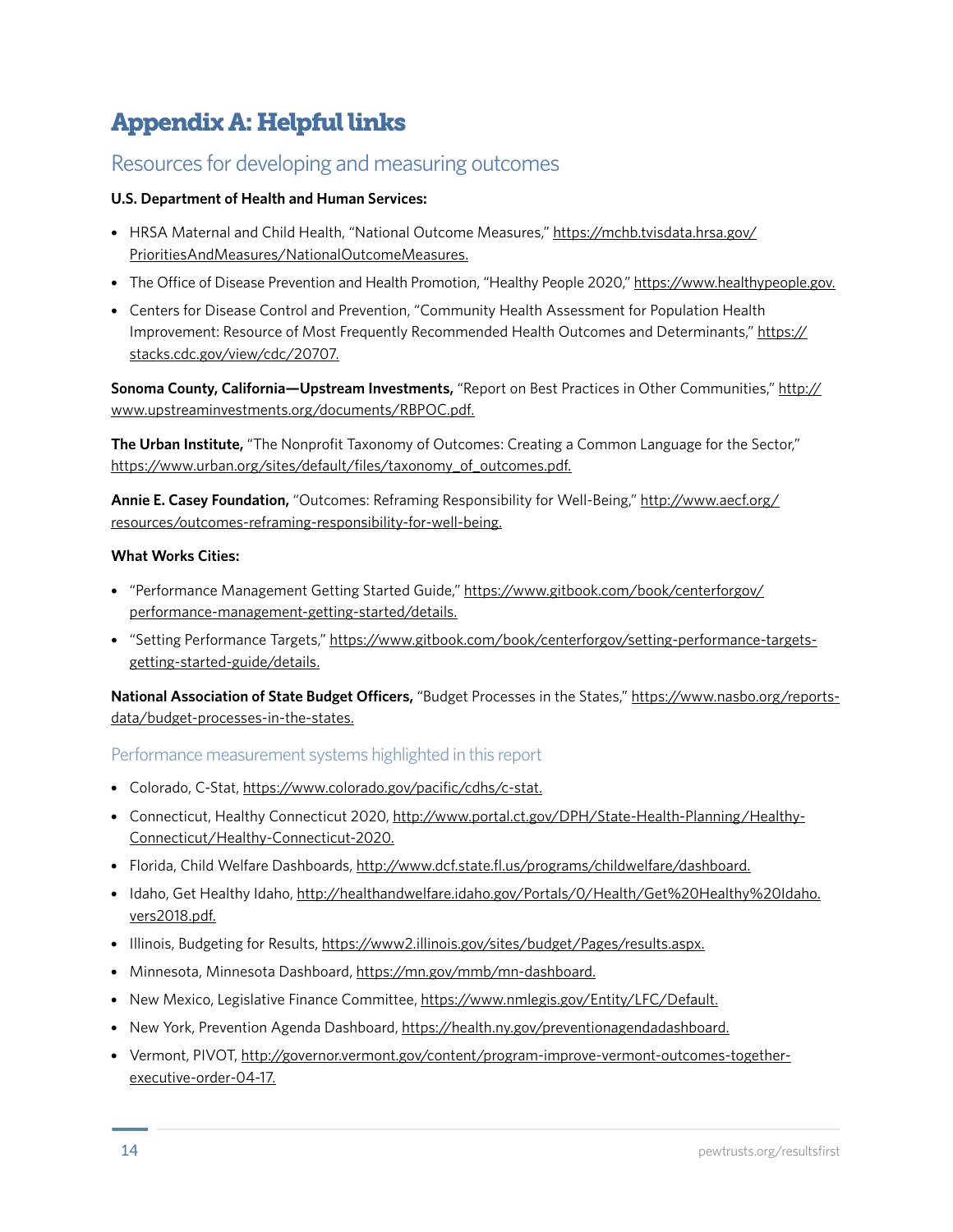- Washington, Results Washington, https://www.results.wa.gov.
- Wisconsin, Agency Performance Dashboards, https://performance.wi.gov.

# Endnotes

- 1 For more definitions of performance measurement, see "GPRA: Performance Management and Performance Measurement," U.S. Office of Personnel Management, accessed June 11, 2018, https://www.opm.gov/wiki/training/Performance-Management/Print.aspx; Harry P. Hatry, *Performance Measurement: Getting Results*, 2nd ed. (Washington, D.C.: Urban Institute Press, 2007); The Pew Charitable Trusts, "How States Use Data to Inform Decisions: A National Review of the Use of Administrative Data to Improve State Decision-Making" (2018), http://www.pewtrusts.org/en/research-and-analysis/reports/2018/02/how-states-use-data-to-inform-decisions.
- 2 Charles Sallee (deputy director for program evaluation, New Mexico Legislative Finance Committee), interview with Pew-MacArthur Results First Initiative, Aug. 7, 2017.
- 3 Melissa Wavelet (director, Office of Performance and Strategic Outcomes, Colorado Department of Human Services), interview with Pew-MacArthur Results First Initiative, Aug. 18, 2017.
- 4 Elke Shaw-Tulloch (administrator, Division of Public Health, Idaho Department of Health and Welfare), interview with Pew-MacArthur Results First Initiative, Sept. 11, 2017.
- 5 Sandra Gill (project consultant, Healthy Connecticut 2020), interview with Pew-MacArthur Results First Initiative, Aug. 22, 2017.
- 6 State of Vermont Agency of Administration, "Memorandum, RE: Submission of Targeted Action Plans and PIVOT Update" (June 20, 2017), http://spotlight.vermont.gov/sites/spotlight/files/Performance/PIVOT/TAP\_Gov\_Submission\_PIVOT\_Update\_June2017\_FINAL.pdf.
- 7 For more information on ways states use performance measures, see Harold I. Steinberg, "State and Local Governments' Use of Performance Measures to Improve Service Delivery" (2009), https://www.agacgfm.org/Research-Publications/Online-Library/Research-Reports/Stateand-Local-Governments-Use-of-Performance-Me.aspx.
- 8 National Association of State Budget Officers, "Budget Processes in the States" (2015), https://www.nasbo.org/reports-data/budgetprocesses-in-the-states.
- 9 United Way of America, "Measuring Program Outcomes: A Practical Approach" (1996), 132–36, https://digitalcommons.unomaha. edu/cgi/viewcontent.cgi?referer=https://www.google.com/&httpsredir=1&article=1047&context=slceeval; John W. Moran, Paul D. Epstein, and Leslie M. Beitsch, "Designing, Deploying and Using an Organizational Performance Management System in Public Health: Cultural Transformation Using the PDCA Approach" (2013), Public Health Foundation, http://www.phf.org/resourcestools/Documents/ Performance%20Mgt%20System%20Paper%20Version%20FINAL.pdf; Judy Clegg and Dawn Smart, "Measuring Outcomes" (2010), National Resource Center, Compassion Capital Fund, http://strengtheningnonprofits.org/resources/guidebooks/measuringoutcomes.pdf; Claire Robertson-Kraft, "Performance Indicators: Tips & Lessons Learned," accessed June 12, 2018, https://www.fels.upenn.edu/recap/ posts/1521.
- 10 Office of Disease Prevention and Health Promotion, "State and Territorial Healthy People Plans," accessed June 12, 2018, https://www. healthypeople.gov/2020/healthy-people-in-action/State-and-Territorial-Healthy-People-Plans.
- 11 Wavelet interview.
- 12 For more information on how to create a logic model, see Substance Abuse and Mental Health Services Administration, "Understanding Logic Models," last modified Sept. 8, 2016, https://www.samhsa.gov/capt/applying-strategic-prevention-framework/step3-plan/ understanding-logic-models.
- 13 Budgeting for Results Commission, "Budgeting for Results: 7th Annual Commission Report" (2017), https://www2.illinois.gov/sites/ budget/Documents/Budgeting%20for%20Results/2017%20BFR%20Annual%20Commission%20Report.pdf.
- 14 Florida Office of Child Welfare, Performance and Quality Management, "Child Welfare Key Indicators Annual Review: FY 2015-16" (2016), http://centerforchildwelfare.org/qa/cwkeyindicator/CWKeyIndAnnualReviewFY-2015-16.pdf.
- 15 Trang Nguyen (deputy director, Office of Public Health Practice, New York State Department of Health), interview with Pew-MacArthur Results First Initiative, Oct. 16, 2017.
- 16 Florida's Center for Child Welfare, "Child Welfare Key Indicators Monthly Report," accessed June 12, 2018, http://www. centerforchildwelfare.org/ChildWelfareKeyIndicators.shtml.
- 17 Florida Department of Children and Families, "Community Based Care (CBC) Scorecard," accessed June 12, 2018, http://www.dcf.state. fl.us/programs/childwelfare/dashboard/cbc-scorecard.shtml.
- 18 Florida Department of Children and Families, "Child Welfare Dashboards," accessed June 12, 2018, http://www.dcf.state.fl.us/programs/ childwelfare/dashboard/index.shtml.